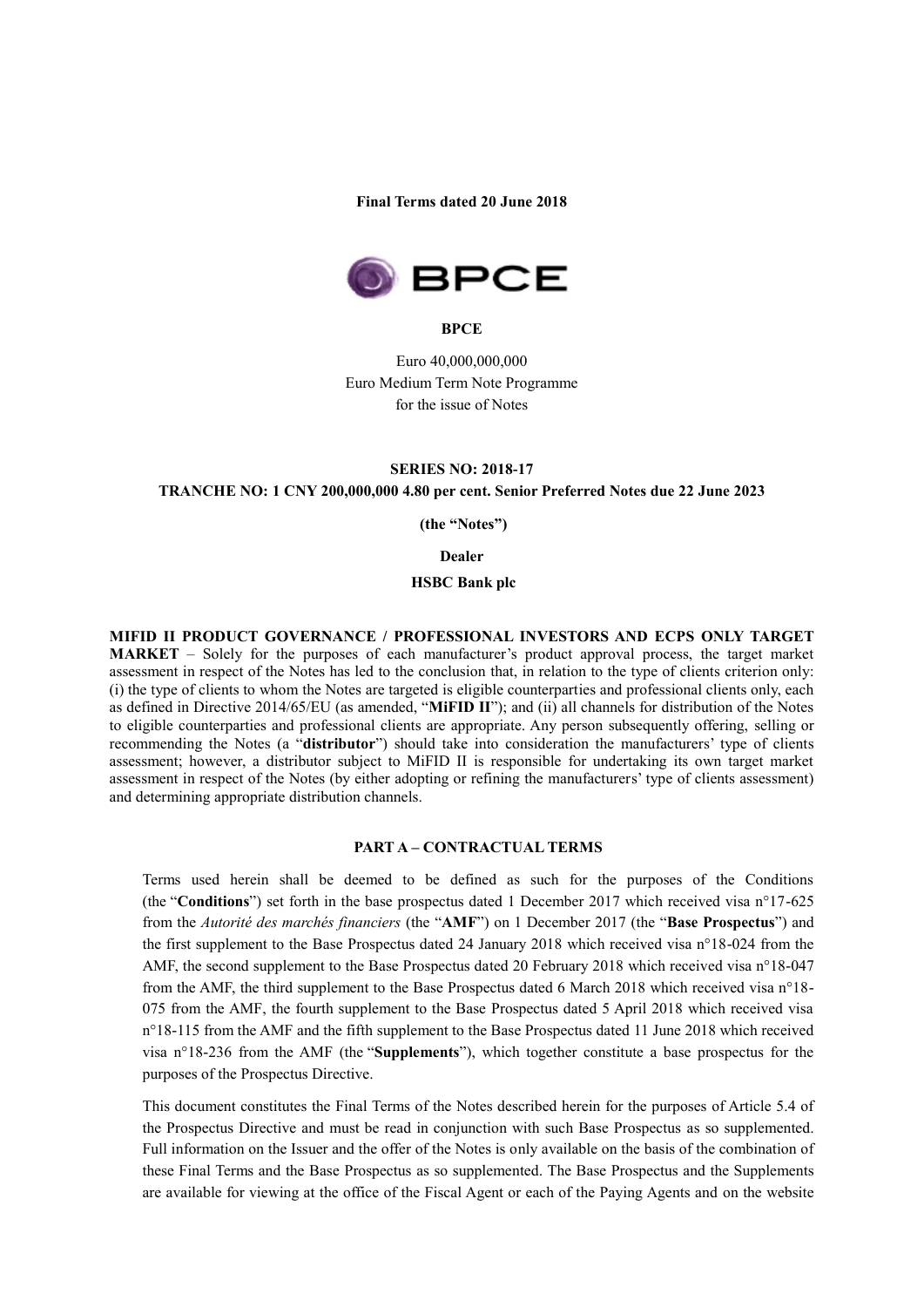of the AMF (www.amf-france.org) and copies may be obtained from BPCE, 50 avenue Pierre Mendès-France, 75013 Paris, France.

| 1  | Issuer:                           |                                                                          | <b>BPCE</b>                                                                                                                                                     |
|----|-----------------------------------|--------------------------------------------------------------------------|-----------------------------------------------------------------------------------------------------------------------------------------------------------------|
| 2  | Series Number:<br>(i)             |                                                                          | 2018-17                                                                                                                                                         |
|    | (ii)                              | Tranche Number:                                                          | 1                                                                                                                                                               |
| 3  | Specified Currency or Currencies: |                                                                          | References to "CNY" or ""Renminbi" are to the<br>lawful currency of the People's Republic of China                                                              |
| 4  | Aggregate Nominal Amount:         |                                                                          |                                                                                                                                                                 |
|    | (i)                               | Series:                                                                  | CNY 200,000,000                                                                                                                                                 |
|    | (ii)                              | Tranche:                                                                 | CNY 200,000,000                                                                                                                                                 |
| 5  | <b>Issue Price:</b>               |                                                                          | 100 per cent. of the Aggregate Nominal Amount                                                                                                                   |
| 6  | Specified Denomination:           |                                                                          | CNY 1,000,000                                                                                                                                                   |
| 7  | (i)                               | Issue Date:                                                              | 22 June 2018                                                                                                                                                    |
|    | (ii)                              | <b>Interest Commencement Date:</b>                                       | <b>Issue Date</b>                                                                                                                                               |
| 8  | <b>Interest Basis:</b>            |                                                                          | 4.80 per cent. Fixed Rate<br>(further particulars specified below)                                                                                              |
| 9  | Maturity Date:                    |                                                                          | 22 June 2023                                                                                                                                                    |
| 10 | Redemption Basis:                 |                                                                          | Subject to any purchase and cancellation or early<br>redemption, the Notes will be redeemed on the<br>Maturity Date at 100 per cent. of their nominal<br>amount |
| 11 | Change of Interest Basis:         |                                                                          | Not Applicable                                                                                                                                                  |
| 12 | Put/Call Options:                 |                                                                          | Not Applicable                                                                                                                                                  |
| 13 | (i)                               | Status of the Notes:                                                     | Senior Preferred Notes                                                                                                                                          |
|    | (ii)                              | Dates of the corporate authorisations for<br>issuance of Notes obtained: | Decision of the <i>Directoire</i> of the Issuer dated<br>9 April 2018<br>of<br>and<br>decision<br>Mr.<br>Roland<br>Charbonnel, Director of Group Funding and    |

#### **PROVISIONS RELATING TO INTEREST (IF ANY) PAYABLE**

| 14 | <b>Fixed Rate Note Provisions:</b> |  | Applicable                                                                                                            |  |
|----|------------------------------------|--|-----------------------------------------------------------------------------------------------------------------------|--|
|    | Rate of Interest:<br>(i)           |  | 4.80 per cent. <i>per annum</i> payable annually in<br>arrear on each Interest Payment Date                           |  |
|    | Interest Payment Date(s):<br>(i)   |  | 22 June in each year commencing on 22 June 2019                                                                       |  |
|    | (iii) Fixed Coupon Amount:         |  | Rate of Interest x Specified Denomination x Day<br>Count Fraction per Note of CNY 1,000,000<br>Specified Denomination |  |
|    | Broken Amount:<br>(iv)             |  | Not Applicable                                                                                                        |  |

Investor Relations Department, dated 11 June 2018.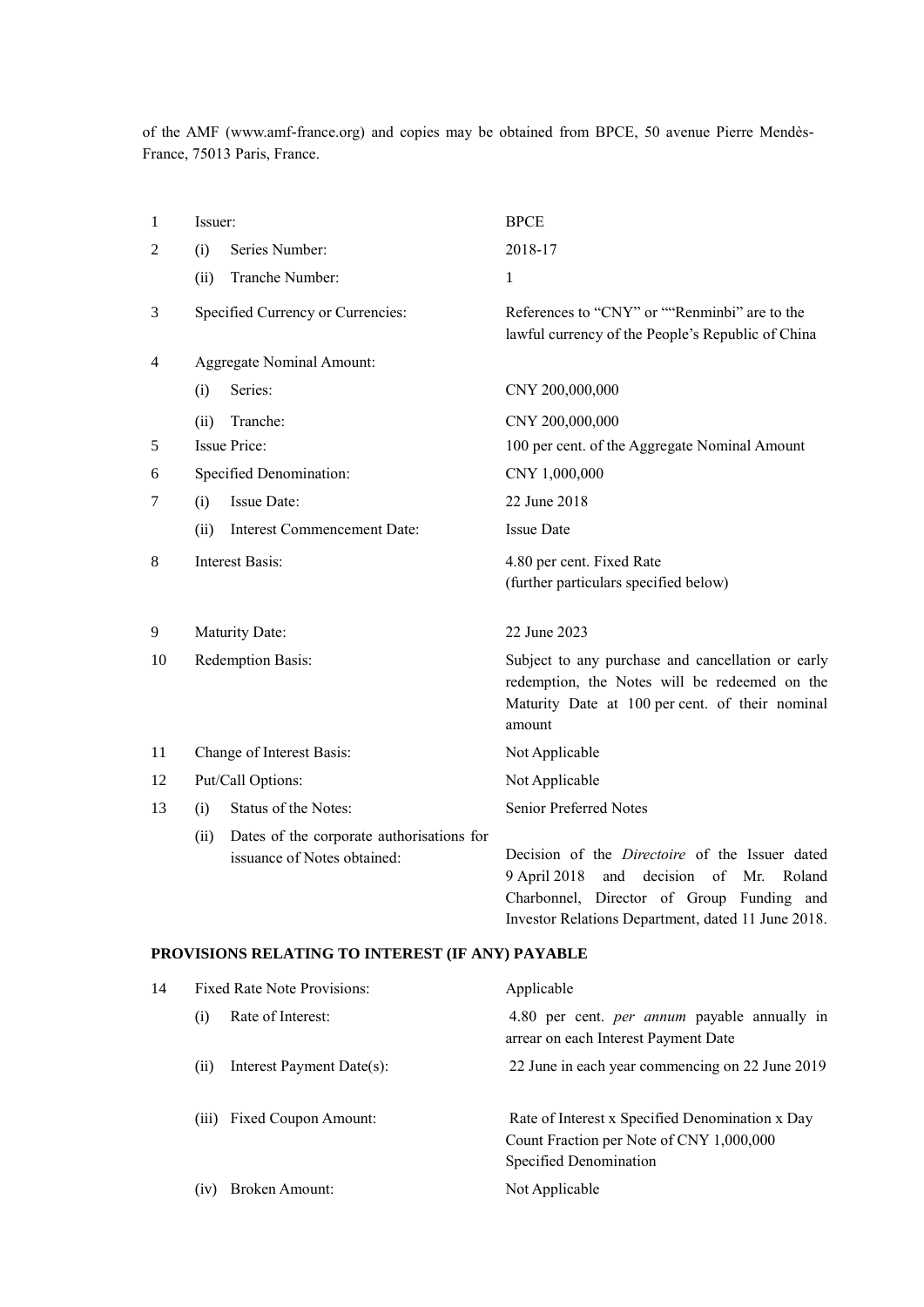|    | Day Count Fraction:<br>(v)                                                                                                                                                                                                                                                                                                      | Actual/365 (Fixed) - Unadjusted                                   |
|----|---------------------------------------------------------------------------------------------------------------------------------------------------------------------------------------------------------------------------------------------------------------------------------------------------------------------------------|-------------------------------------------------------------------|
|    | Resettable:<br>(vi)                                                                                                                                                                                                                                                                                                             | Not Applicable                                                    |
|    | (vii) Determination Dates:                                                                                                                                                                                                                                                                                                      | Not Applicable                                                    |
|    | (viii) Business Day Convention:                                                                                                                                                                                                                                                                                                 | Modified Following Business Day Convention                        |
|    | (ix) Payments on Non-Business Days:                                                                                                                                                                                                                                                                                             | As per the Conditions                                             |
| 15 | <b>Floating Rate Note Provisions</b>                                                                                                                                                                                                                                                                                            | Not Applicable                                                    |
| 16 | Zero Coupon Note Provisions:                                                                                                                                                                                                                                                                                                    | Not Applicable                                                    |
| 17 | Inflation Linked Interest Note Provisions:                                                                                                                                                                                                                                                                                      | Not Applicable                                                    |
|    | PROVISIONS RELATING TO REDEMPTION                                                                                                                                                                                                                                                                                               |                                                                   |
| 18 | Call Option:                                                                                                                                                                                                                                                                                                                    | Not Applicable                                                    |
| 19 | Put Option:                                                                                                                                                                                                                                                                                                                     | Not Applicable                                                    |
| 20 | MREL/TLAC Disqualification Event Call<br>Option:                                                                                                                                                                                                                                                                                | Applicable                                                        |
| 21 | Final Redemption Amount of each Note:                                                                                                                                                                                                                                                                                           | CNY 1,000,000 per Note of CNY 1,000,000<br>Specified Denomination |
| 22 | Inflation Linked Notes - Provisions relating to<br>the Final Redemption Amount:                                                                                                                                                                                                                                                 | Not Applicable                                                    |
| 23 | Early Redemption Amount:                                                                                                                                                                                                                                                                                                        |                                                                   |
|    | Early Redemption Amount(s) of each<br>(i)<br>Senior Note payable on redemption upon<br>the occurrence of an MREL/TLAC<br>Disqualification Event (Condition $6(g)$ ),<br>if applicable, a Withholding Tax Event<br>(Condition 6(i)(i)), a Gross Up Event<br>(Condition 6(i)(ii)) or for Illegality<br>(Condition $6(l)$ ):       | CNY 1,000,000 per Note of CNY 1,000,000                           |
|    |                                                                                                                                                                                                                                                                                                                                 | Specified Denomination                                            |
|    | Early Redemption Amount(s) of each<br>(ii)<br>Subordinated<br>Note<br>payable<br>on<br>redemption upon the occurrence of a<br>Capital Event (Condition<br>$6(h)$ ), a<br>Withholding Tax Event<br>(Condition<br>$6(i)(i)$ , a Gross-Up Event (Condition<br>$6(i)(ii)$ or a Tax Deductibility Event<br>(Condition $6(i)(iii)$ ): | Not Applicable                                                    |
|    | (iii) Redemption<br>for<br>taxation<br>reasons                                                                                                                                                                                                                                                                                  |                                                                   |
|    | permitted on days others than Interest<br>Payment Dates (Condition 6(i)):                                                                                                                                                                                                                                                       | Yes                                                               |

(iv) Unmatured Coupons to become void upon early redemption (Materialised Bearer Notes only) (Condition 7(f)): Not Applicable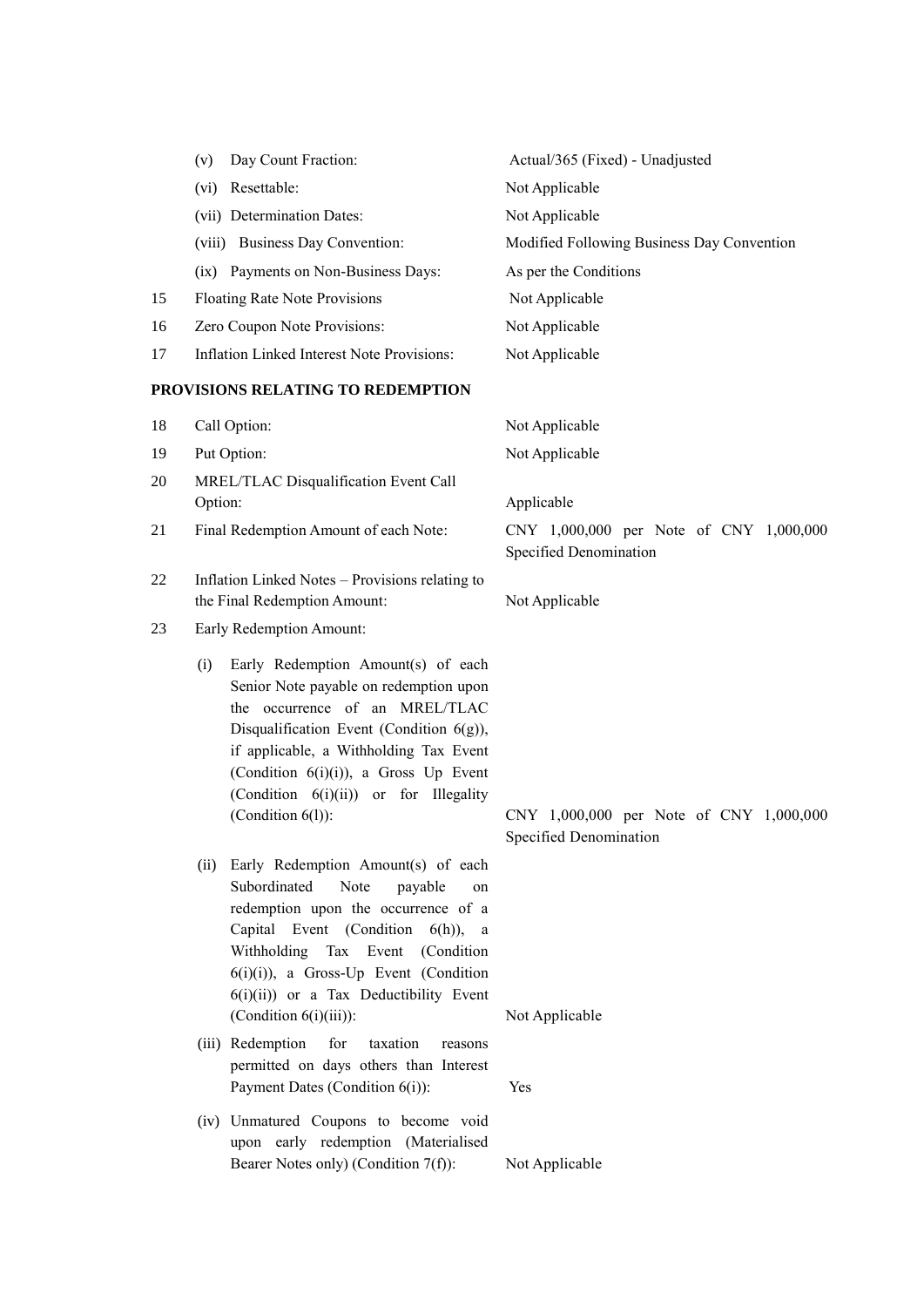# **GENERAL PROVISIONS APPLICABLE TO THE NOTES**

| 24 | Form of Notes:                                                                                                          | <b>Dematerialised Notes</b>                                                                               |
|----|-------------------------------------------------------------------------------------------------------------------------|-----------------------------------------------------------------------------------------------------------|
|    | Form of Dematerialised Notes:<br>(i)                                                                                    | Bearer form (au porteur)                                                                                  |
|    | Registration Agent:<br>(ii)                                                                                             | Not Applicable                                                                                            |
|    | Temporary Global Certificate:<br>(iii)                                                                                  | Not Applicable                                                                                            |
|    | Applicable TEFRA exemption:<br>(iv)                                                                                     | Not Applicable                                                                                            |
| 25 | Financial Centre(s):                                                                                                    | Hong Kong, London, New York and TARGET                                                                    |
| 26 | Talons for future Coupons or Receipts to be<br>attached to Definitive Notes (and dates on<br>which such Talons mature): | Not Applicable                                                                                            |
| 27 | Details relating to Instalment Notes: amount of<br>each instalment, date on which each payment                          |                                                                                                           |
|    | is to be made:                                                                                                          | Not Applicable                                                                                            |
| 28 | Redenomination provisions:                                                                                              | Not Applicable                                                                                            |
| 29 | Purchase in accordance with applicable French<br>laws and regulations:                                                  | Applicable                                                                                                |
| 30 | Consolidation provisions:                                                                                               | Not Applicable                                                                                            |
| 31 | Events of Default for Senior Preferred Notes<br>(Condition $9(a)$ ):                                                    | Not Applicable                                                                                            |
| 32 | Meeting and Voting Provisions (Condition 11):                                                                           | Contractual Masse shall apply                                                                             |
|    |                                                                                                                         | Name and address of the Representative:                                                                   |
|    |                                                                                                                         | MCM AVOCAT, Selarl d'avocats interbarreaux<br>inscrite au Barreau de Paris 10, rue de Sèze<br>75009 Paris |
|    |                                                                                                                         | France                                                                                                    |
|    |                                                                                                                         | Represented by Maître Antoine Lachenaud, Co-<br>gérant - associé                                          |
|    |                                                                                                                         | Name and address of the alternate Representative:                                                         |
|    |                                                                                                                         | Maître Philippe Maisonneuve                                                                               |
|    |                                                                                                                         | Avocat                                                                                                    |
|    |                                                                                                                         | 10, rue de Sèze<br>75009 Paris                                                                            |
|    |                                                                                                                         | France                                                                                                    |
|    |                                                                                                                         | The Representative will receive a remuneration of<br>EUR 2,000 (excluding VAT) per year.                  |
|    |                                                                                                                         |                                                                                                           |

## **RESPONSIBILITY**

The Issuer accepts responsibility for the information contained in these Final Terms.

Signed on behalf of BPCE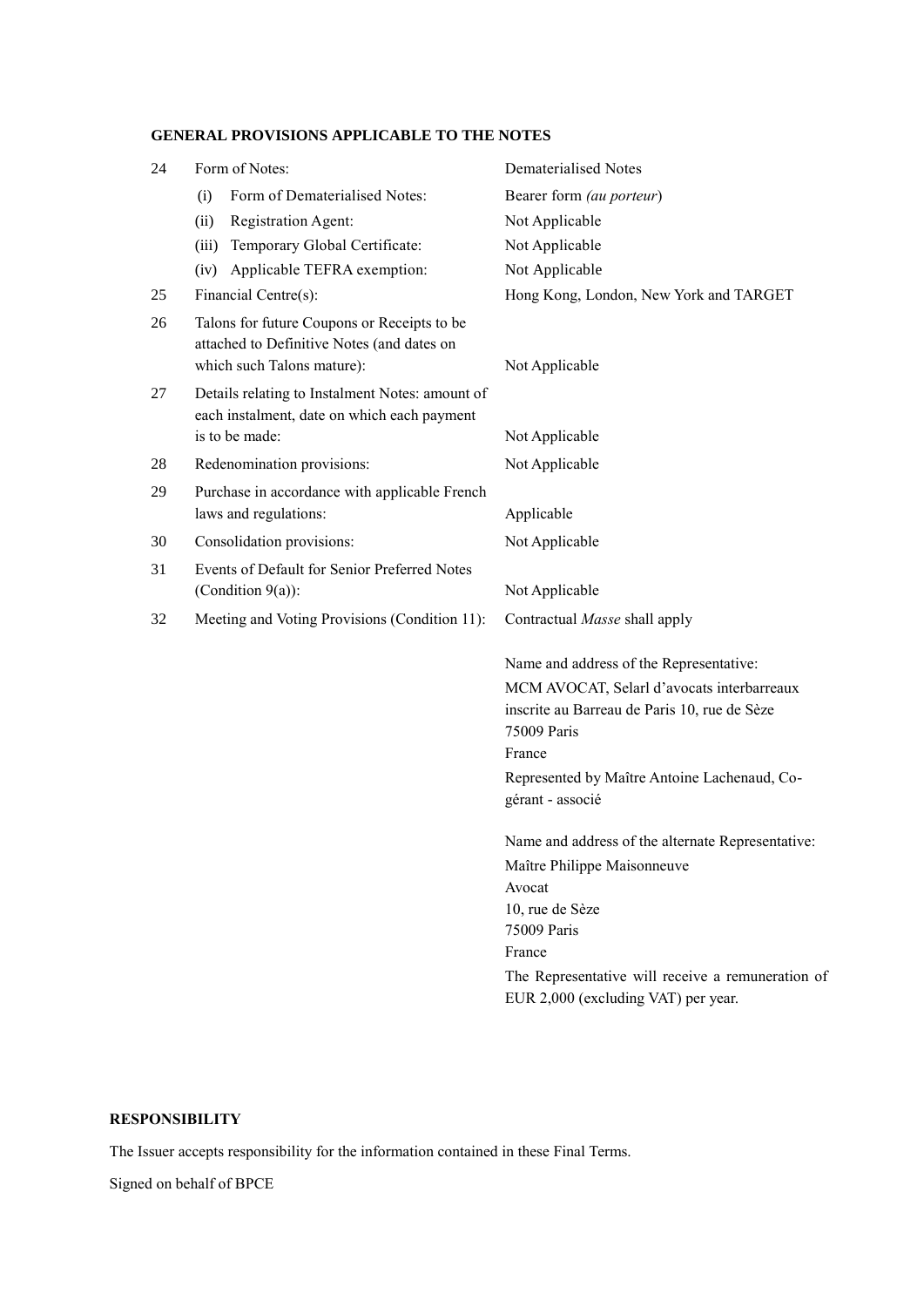Duly represented by:

Mr. Roland Charbonnel, Director of Group Funding and Investor Relations Department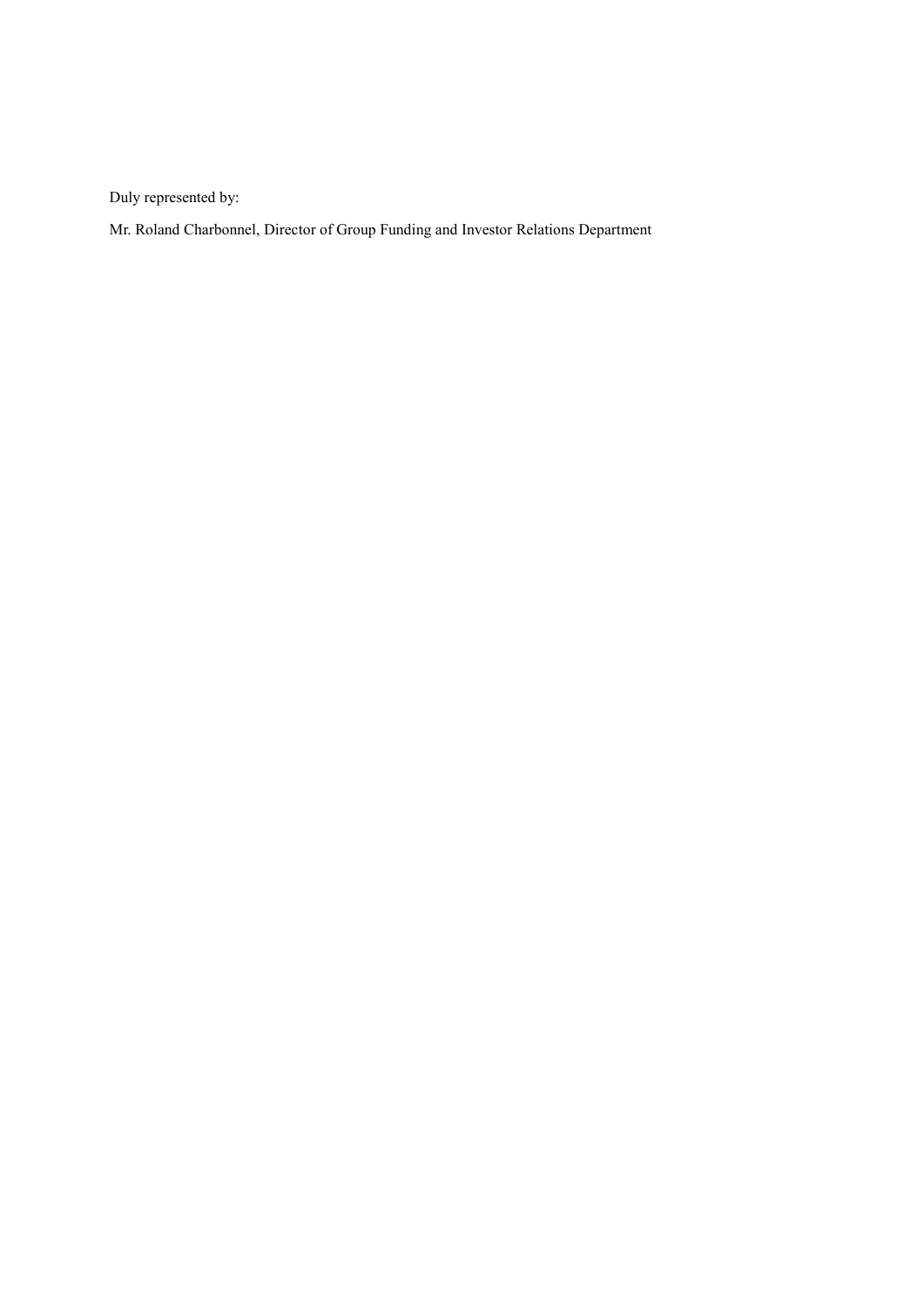### **PART B – OTHER INFORMATION**

## 1 **LISTING AND ADMISSION TO TRADING**

| (i)  | trading:                  | Listing and Admission to                      | Application has been made by the Issuer (or on its behalf) for the<br>Notes to be listed and admitted to trading on Euronext Paris with<br>effect from the Issue Date. |
|------|---------------------------|-----------------------------------------------|------------------------------------------------------------------------------------------------------------------------------------------------------------------------|
| (ii) | related<br>to<br>trading: | Estimate of total expenses<br>admission<br>to | EUR 3,850                                                                                                                                                              |

#### 2 **RATINGS**

Ratings: The Notes to be issued are expected to be rated: S&P: A S&P is established in the European Union and registered under Regulation (EC) No 1060/2009 as amended.

### 3 **INTERESTS OF NATURAL AND LEGAL PERSONS INVOLVED IN THE ISSUE**

Save as discussed in "Subscription and Sale", so far as the Issuer is aware, no person involved in the offer of the Notes has an interest material to the offer.

### 4 **YIELD**

Indication of yield: 4.80 per cent. per annum

The yield is calculated at the Issue Date on the basis of the Issue Price. It is not an indication of future yield.

# 5 **OPERATIONAL INFORMATION**

| ISIN:                                                                                                                          | FR0013343225             |  |  |
|--------------------------------------------------------------------------------------------------------------------------------|--------------------------|--|--|
| Common Code:                                                                                                                   | 183955004                |  |  |
| Depositaries:                                                                                                                  |                          |  |  |
| Euroclear France to act as<br>(i)<br>Central Depositary:                                                                       | Yes                      |  |  |
| (ii)<br>Common Depositary for<br>Euroclear and Clearstream:                                                                    | Nο                       |  |  |
| Any clearing system(s) other than<br>Euroclear and Clearstream and the<br>relevant identification number(s):<br>Not Applicable |                          |  |  |
| Delivery:                                                                                                                      | Delivery free of payment |  |  |
| Names and addresses of additional<br>Paying Agent(s) (if any):                                                                 | Not Applicable           |  |  |